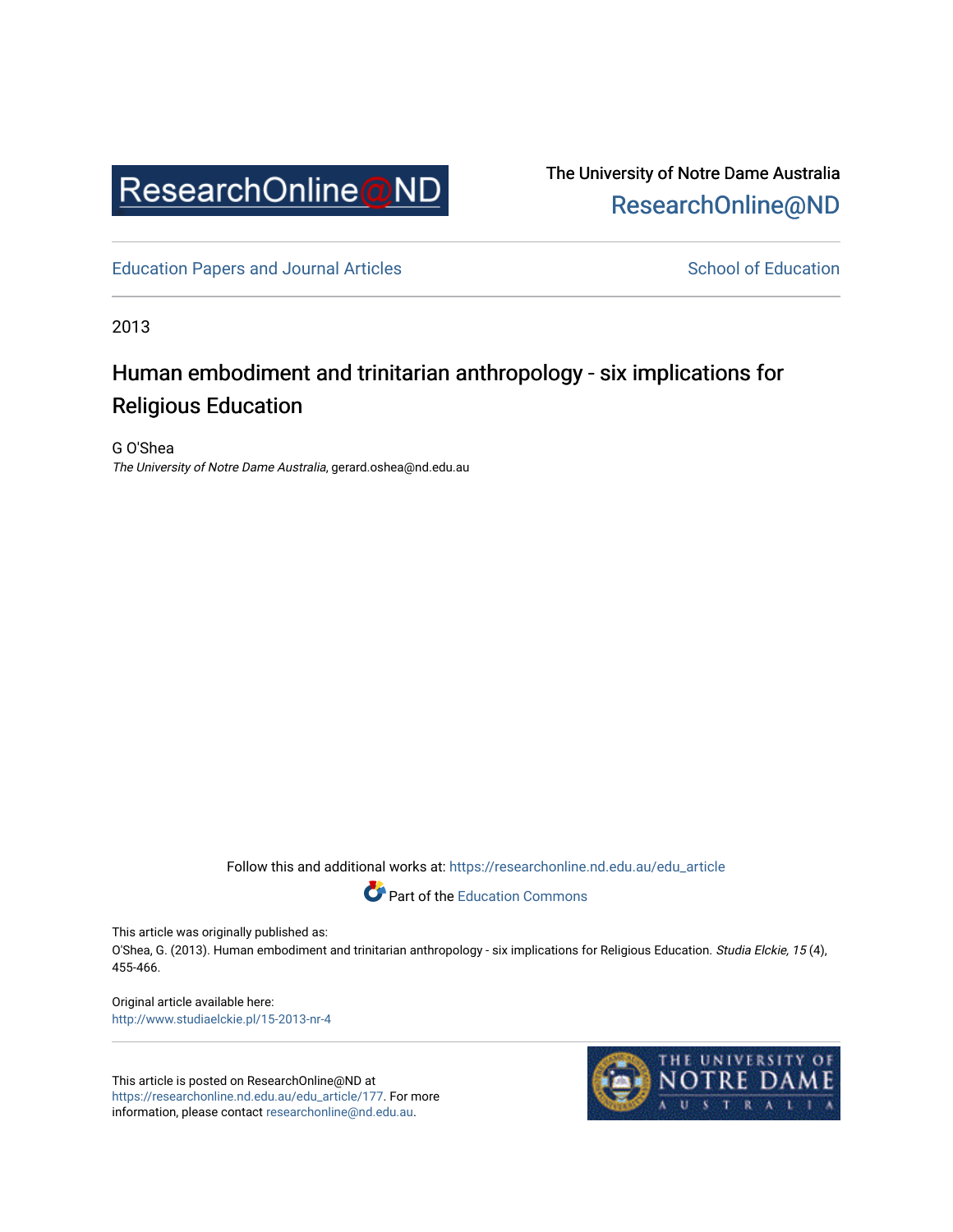# **EDUKACJA (EDUCATION)**

*Studia Eáckie* 15 (2013) nr 4

# GERARD O'SHEA\*

 $\overline{a}$ 

# **HUMAN EMBODIMENT AND TRINITARIAN ANTHROPOLOGY - SIX IMPLICATIONS FOR RELIGIOUS EDUCATION**

In recent years, I have often found myself in rural communities speaking about strategies for meeting the contemporary challenges of religious education. After one of these sessions earlier this year, I was approached by an elderly lady, long retired from her position as a highly respected Catholic teacher, who told me of a struggle she had faced for the whole of her life. "I was always made to feel," she said, "as if all that mattered was my soul, and that my body was little more than some kind of prison that I had to punish and subdue so that I could leave it behind and become something like an angel. It never really made sense to me. Why did God make us this way if what he really wanted was angels?" She articulated the problem very well. This was certainly the kind of training that many Catholics of her generation had received. It was as if God had made some kind of mistake in putting human beings together with both material and spiritual components, and we would all be better off if we rejected our corporeal dimension altogether. This approach certainly placed a high value on our spiritual nature – but in the end, it actually made the doctrine of the resurrection of the body almost incomprehensible. Among many other reasons, it was to address misunderstandings such as this that Pope John Paul II set out to develop and explain a theology of the body – to try to lay to rest this Platonic denigration of human physical existence and to affirm the goodness of the material creation. Rather, the human person is a unique kind of reality – an *embodied* being with a Trinitarian structure, having been created in the image of the Triune God. The human constitution is not a mistake; it is willed by its creator to exist in the way it does. Hence, we must account for human nature as it *is* and educate the human person accordingly. Applying these essential ideas to the

<sup>\*</sup> Dr Gerard O'Shea – University of Notre Dame, Australia (Sydney Campus); John Paul II Institute for the Study of Marriage and Family (Australian Session, Melbourne); e-mail: goshea2@gmail.com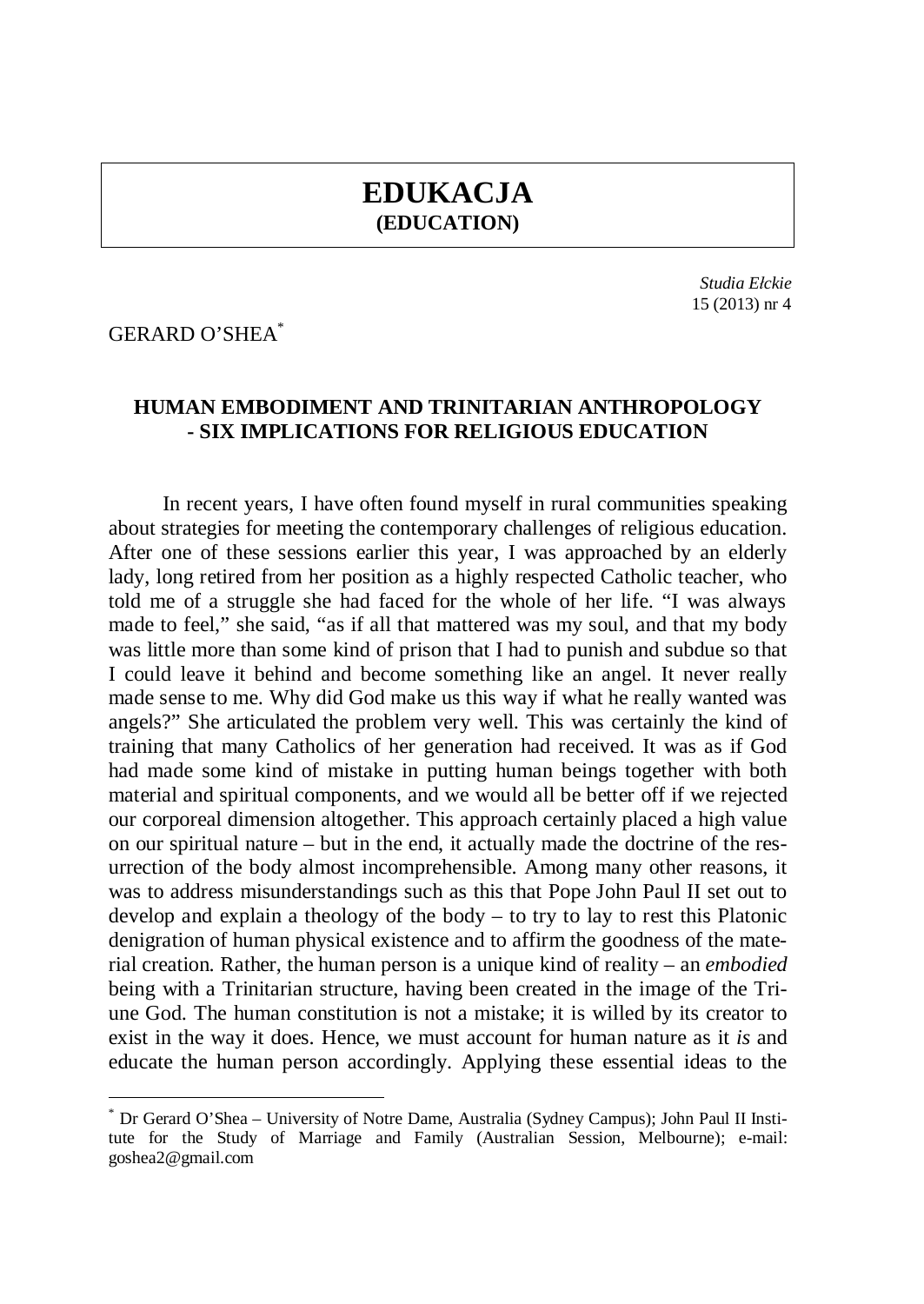field of Religious Education really requires lengthy volumes of its own. Regrettably, I will only be able to touch briefly on some of the main ideas. I will do so by proposing six key areas which need further exploration for the renewal of religious education along the lines implied by the ongoing project of Pope John Paul II and his successors.

# **Religious Education and the Human Person**

*The General Directory of Catechesis*, a 1997 document from the Congregation for the Clergy, makes a valiant effort to bring together in one place many of the insights from Pope John Paul II's massive corpus of authoritative teaching as it applies to education. One of the terms used in this text is "Trinitarian Christo-centrism." This is an example of what teachers might call "excessive lexical density" – too much meaning packed into too few words! Yet it really does sum up something very important about religious education. Namely, that it is about bringing human beings into relationship with the Blessed Trinity, through Christ. This idea is perhaps more familiar in the Liturgy, where all prayers are addressed to the Father, through the Son in the communion of the Holy Spirit.

If we take time to examine this Trinitarian process, it can demonstrate what happens when religious education is working effectively. Sofia Cavalletti, whose insights into catechesis are perhaps unmatched in recent history, made this simple comment when asked to sum up the process of bringing children to God: "Remember the order: first the body, then the heart, then the mind." In other words, if you want children to learn anything new, begin by presenting them with an interesting concrete object – something that stimulates the senses to "wonder." This wonder sets up a desire to explore further because they have found delight and joy in what has been perceived by the senses. Through this vehicle of joy, the senses succeed in touching and activating the heart to love what has been discovered. Finally, when the needs of the body and the heart have been met, the experience is encoded into its most abstract form: intellectually in the mind. I speak here of the child, but long experience has revealed something else. It is not just children who work this way – adults do this too. It seems that all human beings, when left free to follow their inclinations, prefer to begin with what is most concrete, then move on to delighting in and loving what they have found and then put it into intellectual form.

Note the simple Trinitarian structure. We can perhaps look at it differently. Children (and human beings generally) are first attracted by beauty (the Son), then drawn into goodness and love (the Holy Spirit), and finally to the truth (the Father). Just like the Holy Trinity, these classic transcendental properties of being (beauty, goodness and truth) always work together – they can be distinguished but not isolated from one another. (Goodness, for example, is not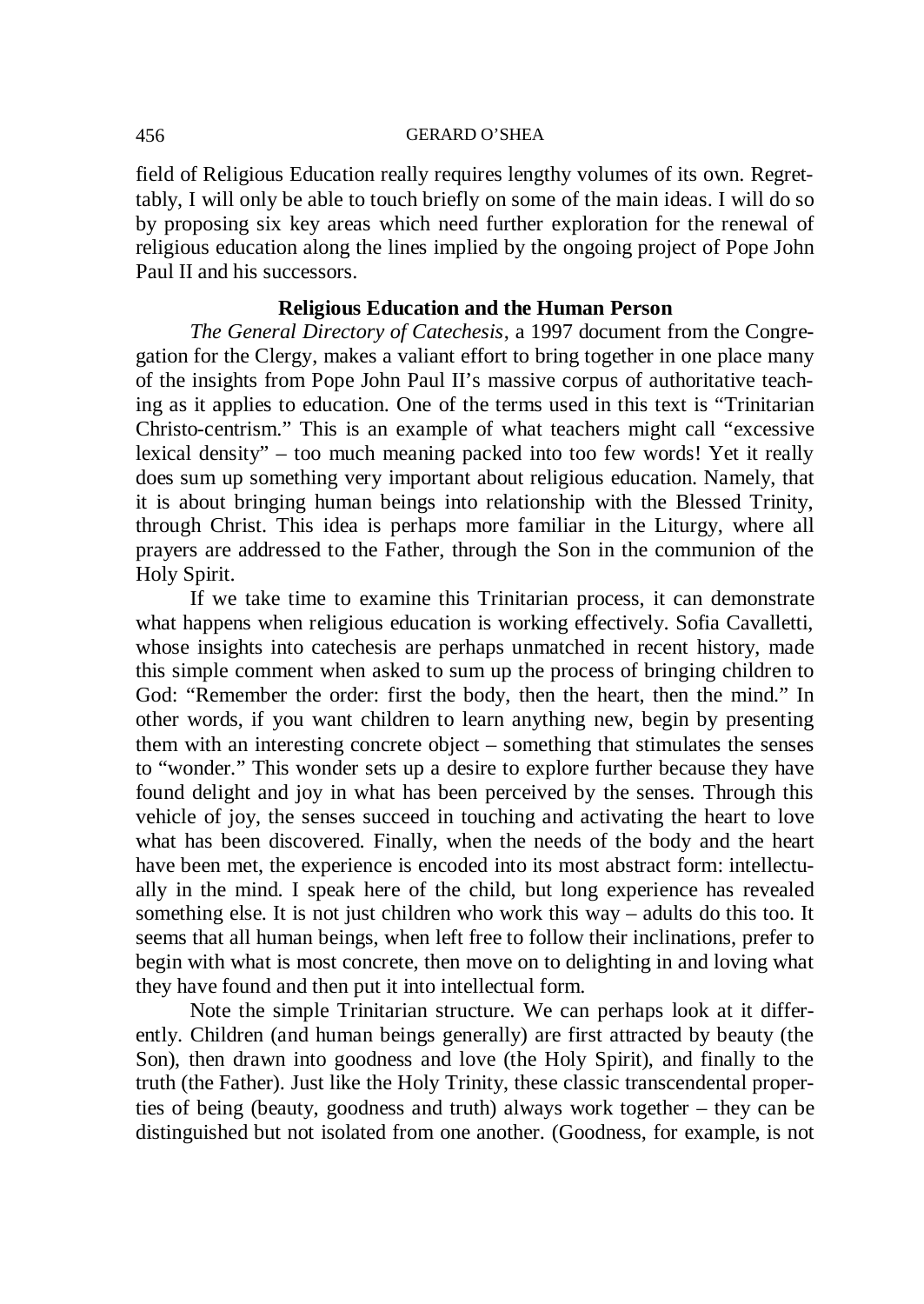authentically good unless it is also true and beautiful etc.) In terms of the educational process, it would seem that for human persons the *abstract* and *spiritual* are accessed by what is concrete and material. The body has an essential role to play in coming to know God – a role that cannot be dispensed with; a role taken on through the Incarnation by the Son of God Himself. We might say, educationally, that this is the key insight of the Theology of the Body, the beauty of the concrete reality evokes "eros" – the desire which draws us into a search for what lies beyond in two further stages before we arrive at the goal of communion in the Trinitarian life of God.

# **Religious Education for the Body**

If we accept the view that human development has a Trinitarian structure that gives a place to the body, heart and mind, then this must have its implication for religious education. Those who understand human development have no doubt that the youngest children always begin the process of constructing their own understanding of the world through the senses. One has only to follow an infant around to notice what is going on. These children are fascinated by the real objects in their environment – they want to touch, to smell, to hear, to see and (often to the horror of their mothers) taste whatever they encounter. It is also obvious that they are gripped with wonder in the presence of every new reality they encounter. Cavalletti points out that this fascination with the concrete, even in the youngest children, begins to take us out of ourselves through the vehicle of wonder, which is evoked by "an attentive gaze at reality." Few would dispute that this is the way young children operate – but we can often forget that older children and even adults never really lose this capacity to be "awed" in the presence of beauty and drawn into a transcendent reality. For human beings, the careful contemplation of concrete objects appears to direct us to a spiritual reality beyond ourselves.

This characteristic surely points us to the genuinely human starting point of religious education – attending to the needs of the body through the senses. If we circumvent this step, we are simply not attending to human nature as it is constituted. There is a well-known axiom of good teaching practice, expressed simply as "concrete to abstract." This has also been the understanding of the Church in relation to the sacramental system. In every sacrament, by means of the senses, the human person is drawn into a spiritual reality beyond oneself. If religious education is to be successful, it cannot neglect or omit this essential starting point at any stage of development. The bodily senses have a crucial role to play. For example, in presenting the sacraments, it is usually best to begin with a careful, tactile study of the material elements found in the sacramental rites. Each of these, in its own way, draws the participant into a particular real-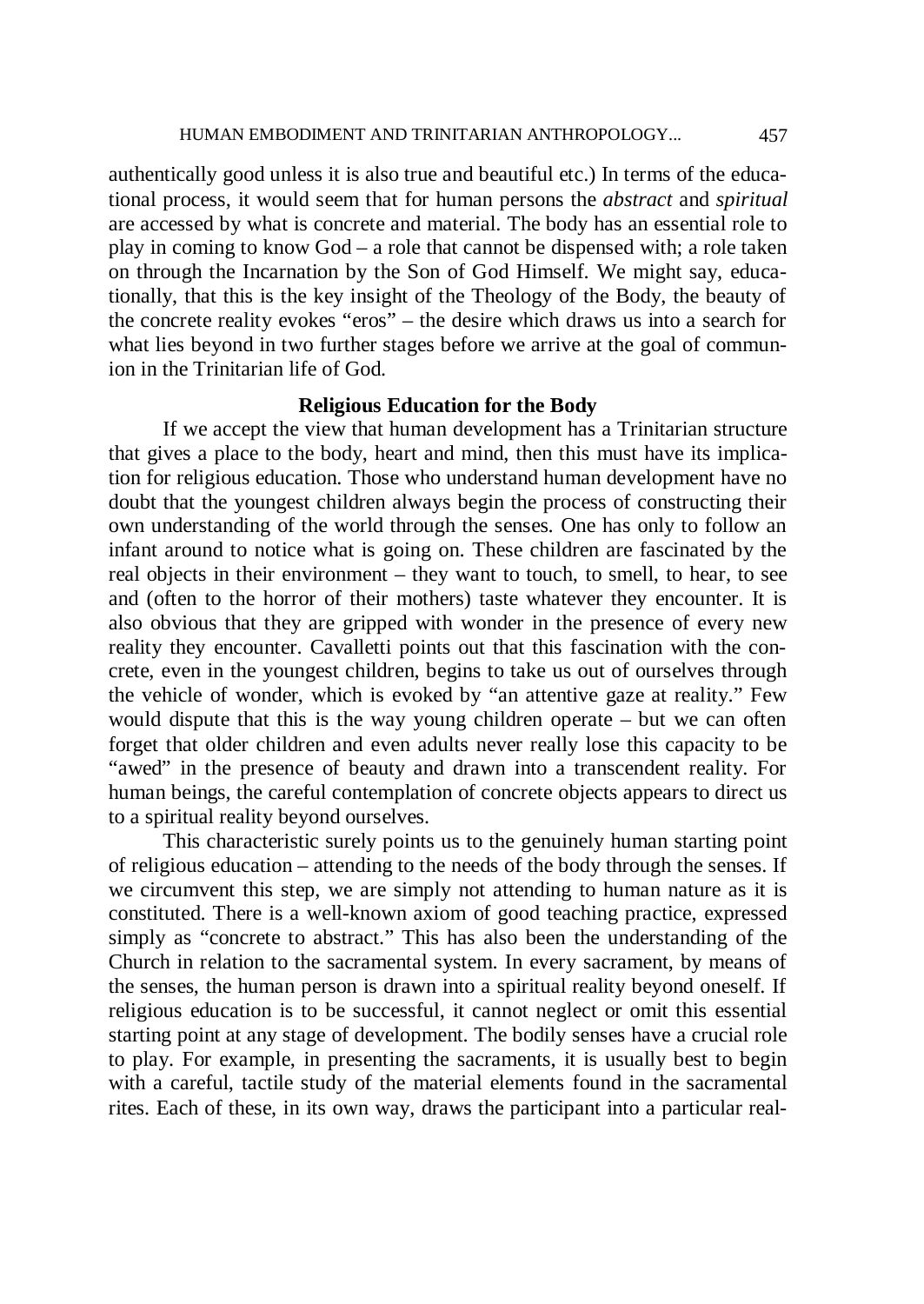ity made present in the sacrament.<sup>1</sup> Any number of instances can be cited in support of using this process as the starting point, but there is a particularly poignant story told by Cavalletti in *The Religious Potential of the Child* concerning the use of a simple set of materials – cruets for pouring water and wine into a chalice.

"We will never forget seven-year-old Massimo, who continued to repeat this exercise for so long a period of time. The catechist, thinking that he was doing it out of laziness, came up to him several times to introduce him to some other work; but Massimo's facial expression was intent and rapt and he was trying to explain the meaning of what he was doing as he repeated the various actions... Finally – it was almost at the end of the year – he managed to say: 'A few drops of water and a lot of wine, because we must lose ourselves in Jesus'… In the end Massimo had known how to express it with words worthy of a mystic."<sup>2</sup>

# **Religious Education for the Heart**

It is almost a truism in religious education that the whole project will be futile if we fail to reach the heart – but how? Any teacher knows that it is impossible to force anyone to make a "heart response" – this is an intensely personal decision. Some may try, using coercive, manipulative techniques to get an *apparent* response, but this will ultimately fail. In any case, it betrays the respect for genuine freedom that must lie at the heart of human existence. Yet, this does not mean that we should simply abandon the field altogether. Rather, we need to be aware that we are *leading* the child to a place of encounter with Christ, who will choose the right moment and circumstances for this meeting. This is quite different from teaching them the multiplication table.

Sofia Cavalletti has some extraordinary insights into this matter. She was herself a professional Scripture scholar at La Sapienza University in Rome. When asked to prepare a child for First Communion, she had hitherto no experience with children, so she did the only thing she knew – she began to share the Scriptures with him. The reaction of the child was something she was not prepared for. Even after two hours, the child remained deeply moved and wanted to go deeper. Cavalletti had uncovered one of the key ways in which the heart is won over to God – the Scriptures themselves.

A caution must be issued here. This cannot be used as some kind of technique – Cavalletti is not suggesting that if the children are forced to listen to the Bible, their hearts will be won over. Quite the contrary; any force of this kind is more likely to turn the child in the opposite direction. Nevertheless, if the Scriptures are offered as the place to go in order to build on and explain the experi-

<u>.</u>

<sup>&</sup>lt;sup>1</sup> The *Catechism of the Catholic Church* gives quite explicit descriptions of the particular realities that the elements of the sacramental rite stand for in the case of the sacrament of Baptism.

<sup>2</sup> Sofia Cavalletti, *The Religious Potential of the Child* (Chicago: Catechesis of the Good Shepherd Publications, 1992), p. 92.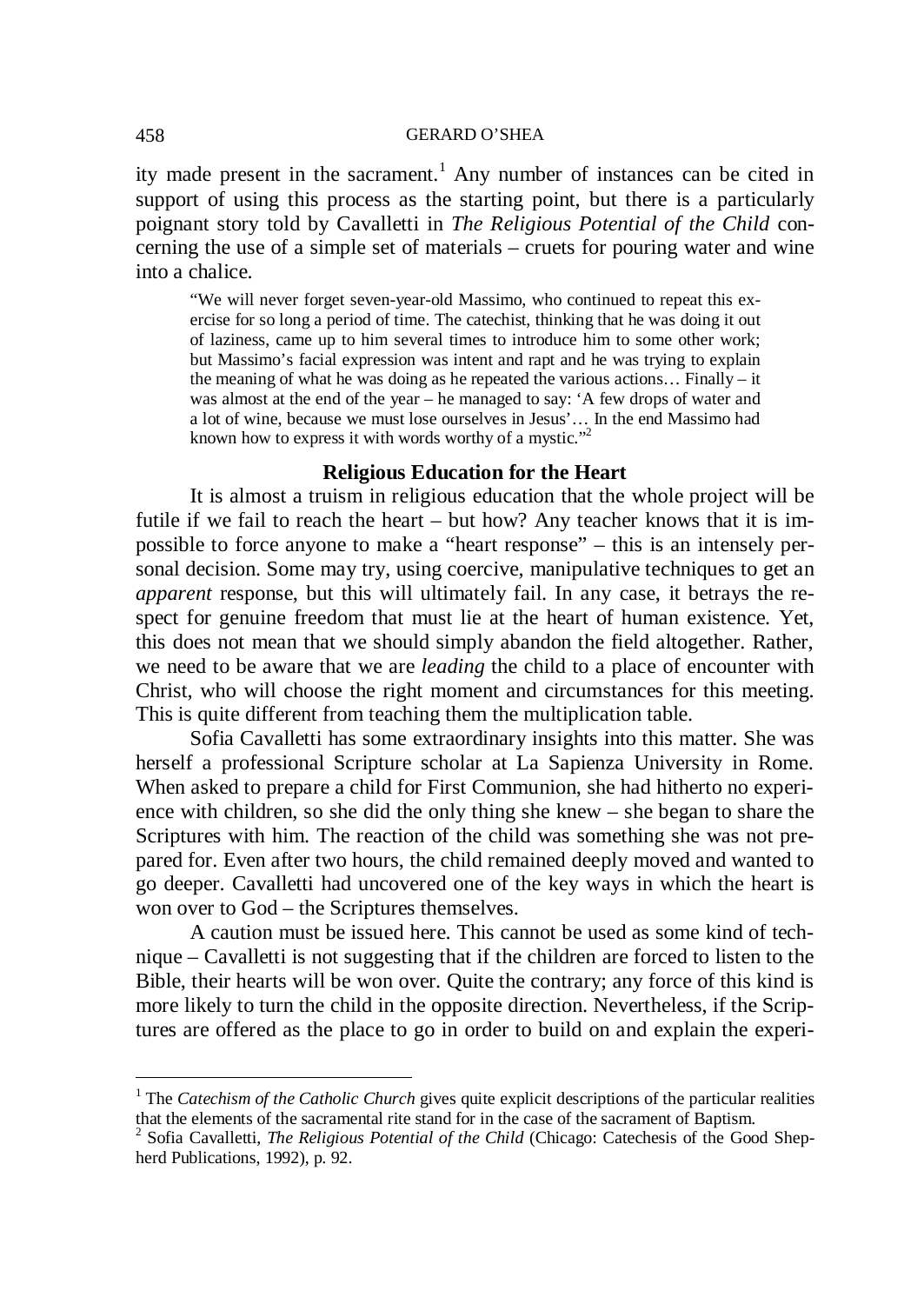ences of wonder that have been brought about through the senses, they are invested with an mysterious attractive power. The child encounters there a *person* rather than a sequence of words. The Holy Spirit is enabled to complete the task of revealing Jesus. Time and again, this approach has shown its worth. Cavalletti and her collaborators have already spent more than sixty years determining exactly which Scriptural passages seem to touch the hearts of children – and indeed, adults. In order to enhance the natural processes, the initial presentations can be given using wooden models set within simple dioramas to engage the senses and create the scene.

Ultimately, however, it is the actual words of the Scriptures themselves that seem to have the effect on children's hearts. Like most well-meaning adults, Cavalletti began telling Biblical stories using her own words or those in a children's Bible in order to simplify the message and "get it across." She quickly discovered that this approach did not seem to have the same effect. Eventually, she decided that it was not up to her to simplify the Scriptures to instruct their minds – something (or in her words, *someone*) else was at work here. Just as the children had been enchanted by their contemplation of real objects, so too were they enchanted by the "real" words. It was after these experiences that Cavalletti articulated the principle of how the Scriptures must be presented to those lacking in experience – "rich food, but not too much of it!" Children were to be allowed to read the Scriptures for themselves, but given the time to slowly reflect on passages that captured their imaginations. This could mean a single verse or a more extended passage, depending on their interest.

The use of the Scriptures at this level does not usually involve complex intellectual study of the Bible and its principles of interpretation. At this point, we are not trying to create scholars – this is a task for a more advanced stage of development, and too great an emphasis on such a complex intellectual task can actually get in the way of the encounter of the heart. It is a relatively easy matter to correct false impressions that may be picked up when reading in this way and only minimal guidance is necessary at this point. My own teaching of children has verified this approach. When children are allowed to follow the natural processes of human development – starting with the senses, and are then offered the Scriptures, they usually seize the opportunity to move in freedom to a deeper relationship with God. Many teachers will confirm that the Bibles are among the most popular items available when children are left free to choose. Children go to them again and again and spend more and more time reading passages that interest them. They use the Scriptures for their intended purpose: to know and love Christ. Indeed, to echo the words of St Jerome: "Ignorance of Scripture is ignorance of Christ."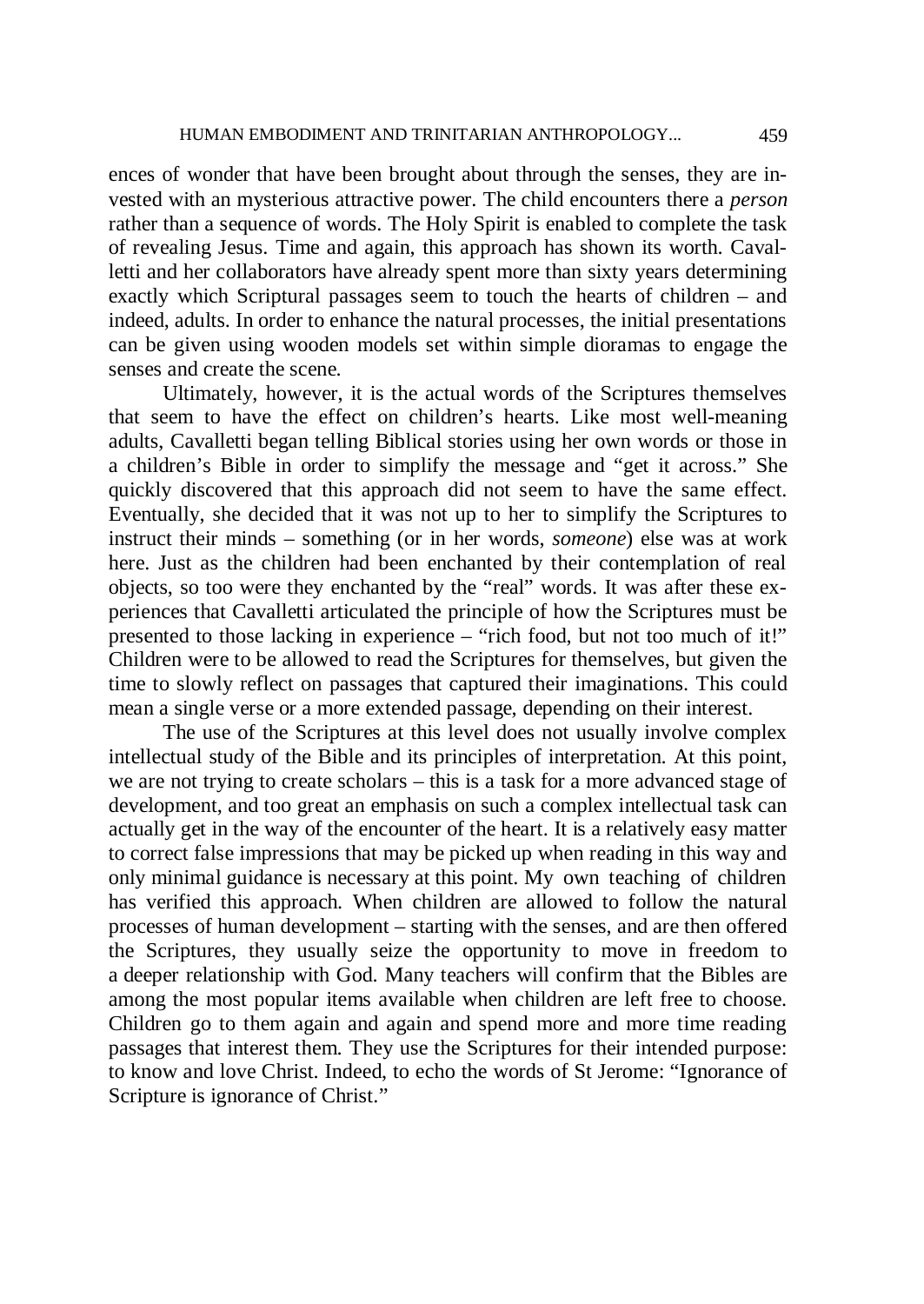# **Religious Education for the Mind**

The current consensus of educational theory shares a significant insight with the views of St Thomas Aquinas, namely, that human beings construct their understanding by moving from concrete realities to abstract concepts, words and propositions. St Thomas, of course, goes further. In this view, the whole material universe has a purpose – to reflect some vestige of its creator. By engaging with it, we are able to build up a basic picture of who God is. Once we have engaged with reality, we form words and propositions that describe the experience. This indicates the proper place for the mind in religious education – as the synthesis point for describing what the senses and the heart have already discovered. The words then lead us back to the original encounter and to any subsequent reflections we have had about it. The words used to describe objects, events and reflections are a means of allowing us to participate mentally in those things; they connect us with our own memories and with a cultural tradition that we may not have personally experienced.

Perhaps a common example will illustrate this best. Consider the initial teaching of reading in one of our first grade classrooms. Children arrive at school with a wealth of existing experience in their oral language – drawn from the data of their senses and from things that they have already loved. *Playground* for example, is a word that is likely to conjure up for them a whole world of happy associations and experiences. *Mum* is much more than a word of three letters! So even at the age of five, all three components of human learning have begun to operate effectively and are bringing about an integration of body, heart and mind. Yet it must be clear that there is also a normal sequence that brings this about – the body-heart-mind sequence.

Often in religious education in the past, we have made the mistake of confusing the final stage (clarifying mental propositions) as the principal task, or even as the necessary starting point, rather than seeing how it should take its proper place within the overall scheme of things. At other times, we have reacted against the sterility of an overly intellectual approach by rejecting it altogether – a outcome that can actually prevent participants from arriving at the truth. Undoubtedly, it is essential to connect children with the authentic tradition of their Church and to provide them with clear teaching regarding what the Church holds to be true. But the reality of God is far greater than the propositions written about Him – even though these be true and necessary for us to know. A comment from Pope Benedict XVI (writing as Cardinal Ratzinger) endorses this view:

"Human words, at any rate, the great fundamental words, always carry within them a whole history of human experiences, of human questioning, understanding and suffering of reality. The great theme words of the Bible bring with them into the process of revelation also, in acceptance and contradiction, the fundamental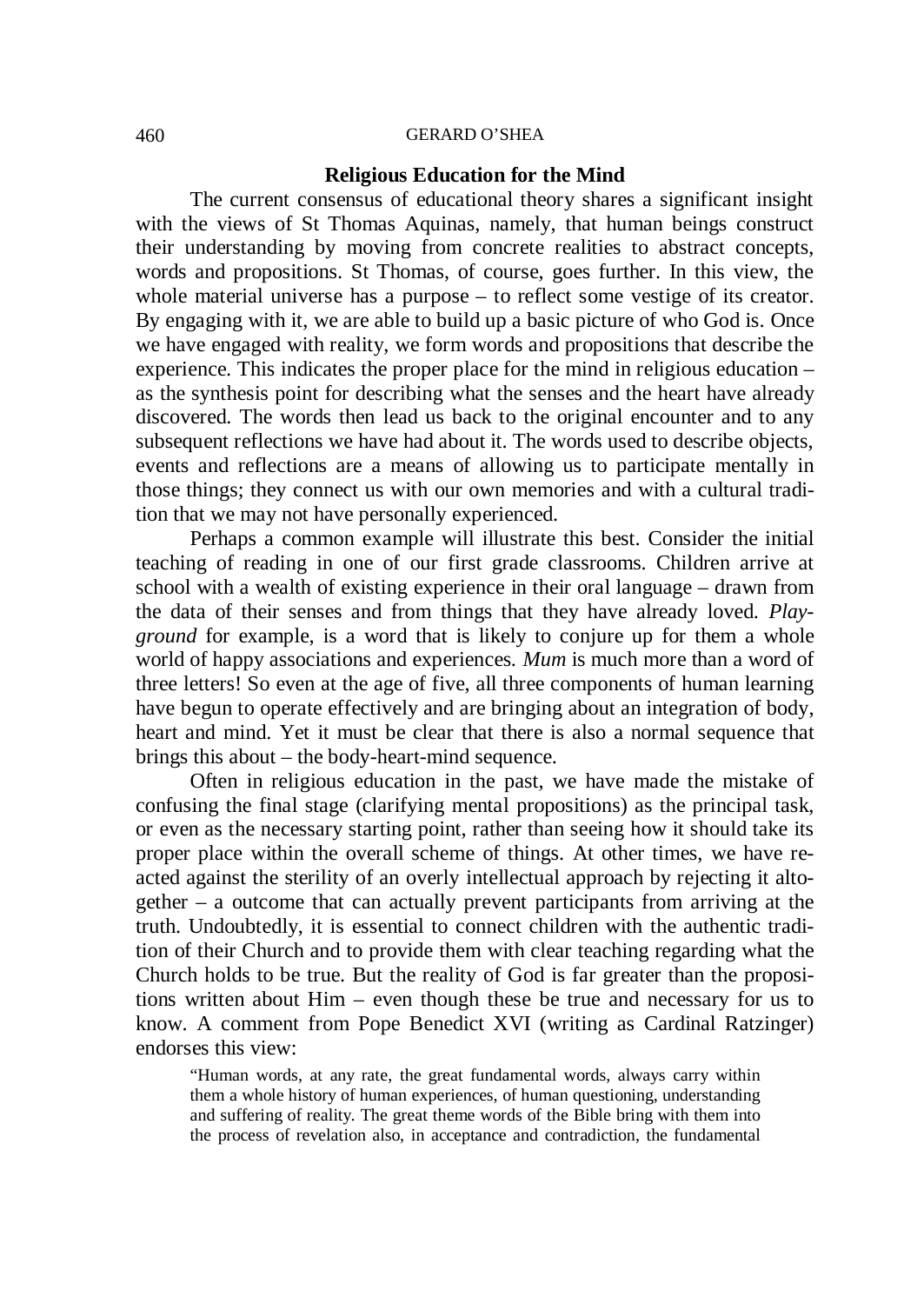experiences of mankind. So in order to understand the Bible aright, one must always also turn to question the history preserved in its words."<sup>3</sup>

By the same token, it is beyond dispute that appropriate texts must eventually be committed to memory, as noted forcefully by Pope John Paul II in *Catechesis Tradendae.* 

"We must be realists. The blossoms, if we may call them that, of faith and piety do not grow in the desert places of a memory – less catechesis. What is essential is that the texts that are memorized must at the same time be taken in and gradually understood in depth, in order to become a source of Christian life on the personal level and the community level."<sup>4</sup>

What must be kept always in view, however, is the fact that these texts cannot stand in isolation from the body or the heart of those whom they are meant to serve. Religious Education for the mind will always work better if it is preceded first by suitable sensate experience and then a reflective engagement of the heart.

# **Religious Education and Moral Formation**

Moral formation carries very clear implications when looked at in light of the Theology of the Body and Trinitarian anthropology. Too often, this area can be seen as an extension of the philosophical study of ethics. It is far more than this and just as in other areas of religious development, it involves the sequential interplay of body, heart and mind.

The youngest children are not capable of living their lives in accordance with self-chosen moral principles. It can be quite amusing to watch young parents in a shopping centre trying to reason with a two year old in terms of the moral principles they should observe! It may sound surprising, but, once again, the starting point for moral formation is the body. From the time children can walk, wise parents will be ensuring that they acquire good habits – that their actions will be limited by moderation in every area of their existence. Their parents will ensure that they eat properly, speak courteously, move safely, tell the truth, treat others fairly and so on. In none of these areas are they yet capable of acting out of intellectually derived moral principles – they are simply trained to respond in the appropriate way. Parents may even "walk them through" the steps that they are meant to follow.

The great Italian educator, Maria Montessori, developed a wide variety of teaching tools to assist in this basic moral formation of the body. She referred to it as "practical life" activities, and "training in grace and courtesy". These activities consisted principally in learning how to care for their immediate environment by themselves – tidying their table, cleaning up after themselves and so

 $\overline{a}$ 

<sup>3</sup> Joseph Ratzinger, *Pilgrim Fellowship of Faith* (San Francisco: Ignatius, 2005), p. 71.

<sup>4</sup> John Paul II, *Catechesi Tradendae* (Rome 1979), no. 55.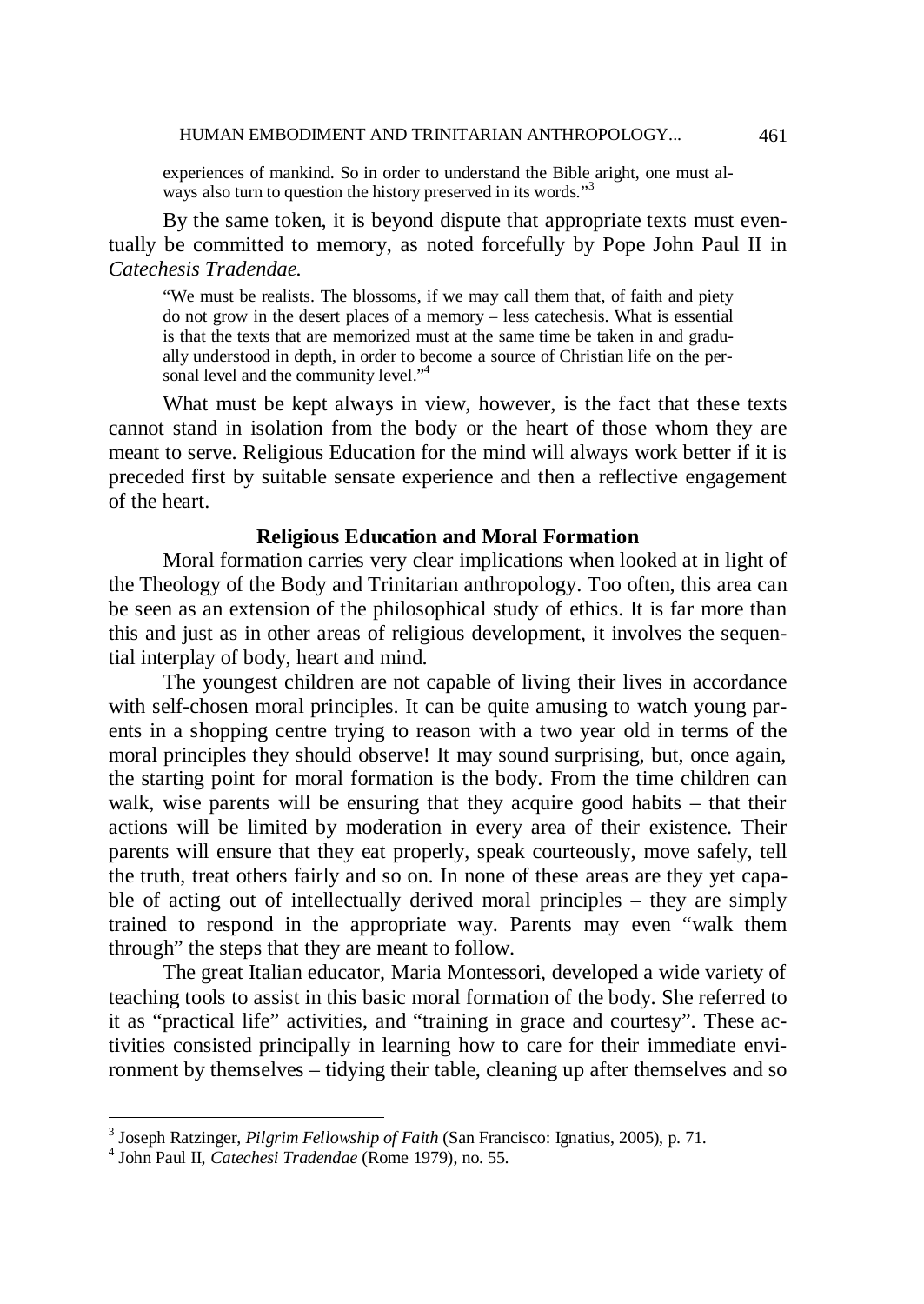on. She observed that these basic tasks involving the body were found to be the basis of future moral action. It is extraordinarily difficult for the mind to direct a body which has not been "habituated" in this way to carry out virtuous acts. Those who have missed this training in childhood must travel a difficult road of ascetical effort later in their lives if they are to learn the same lesson – that the body must eventually do what the mind and the heart identify as good and true. What comes easily to a child can only be acquired by serious and sustained effort in adolescence or adulthood.

Once this task of the body has laid the appropriate foundation, it will be time to move on to the Christian motive for moral activity – love. This, obviously, takes us into the realm of the heart. Only those who love deeply are genuinely capable of sustained moral effort. At around about the age of six years, children become capable of understanding that there can be necessary rules that underpin the way they should act. At this point, they will become focused on rules and regulations about how to behave, about what is fair. This is a natural development, and should be allowed to run its course in a way that allows them to work through to a more mature approach that allows them to resolve the tension between justice and compassion in appropriate ways.

Parallel with this development, however, is another deep need. Those who would acquire moral virtue need to be given the opportunity to fall in love with God – without coercion or manipulation. The moment when this mysterious personal development takes place is not in the hands of the teacher, or even the parent. It can be said from the experience of many who work with children, however, that there will be a myriad of opportunities that seem to present themselves for the purpose at this time. Often these opportunities are associated with the child's preparation for First Communion. While this development cannot be forced, it appears that it can be aided by offering inspiring, beautiful stories about what human beings can achieve at their best when they act from a motive of love. Once again, the Scriptures offer many opportunities for this as do the lives of the saints or other literature. Most of all, however, it is clear that those who are most likely to be capable of the kind of love that manifests itself in moral action are those who have been loved themselves. This kind of love is the second (and perhaps the most important) foundation of genuine moral agency. "If you love me, you will keep my commandments" (John 14:15).

While moral action appears to be primarily an activity of the will, it is undeniable that in the fully developed human being, moral reasoning – an activity of the mind has a significant role to play. The relationship of intellect and will in the field of moral action has been widely explored and is well summarised by St Thomas Aquinas in the *Summa Theologica*. <sup>5</sup> The study of ethics in

 5 St Thomas Aquinas, ST I-I, 82, 4.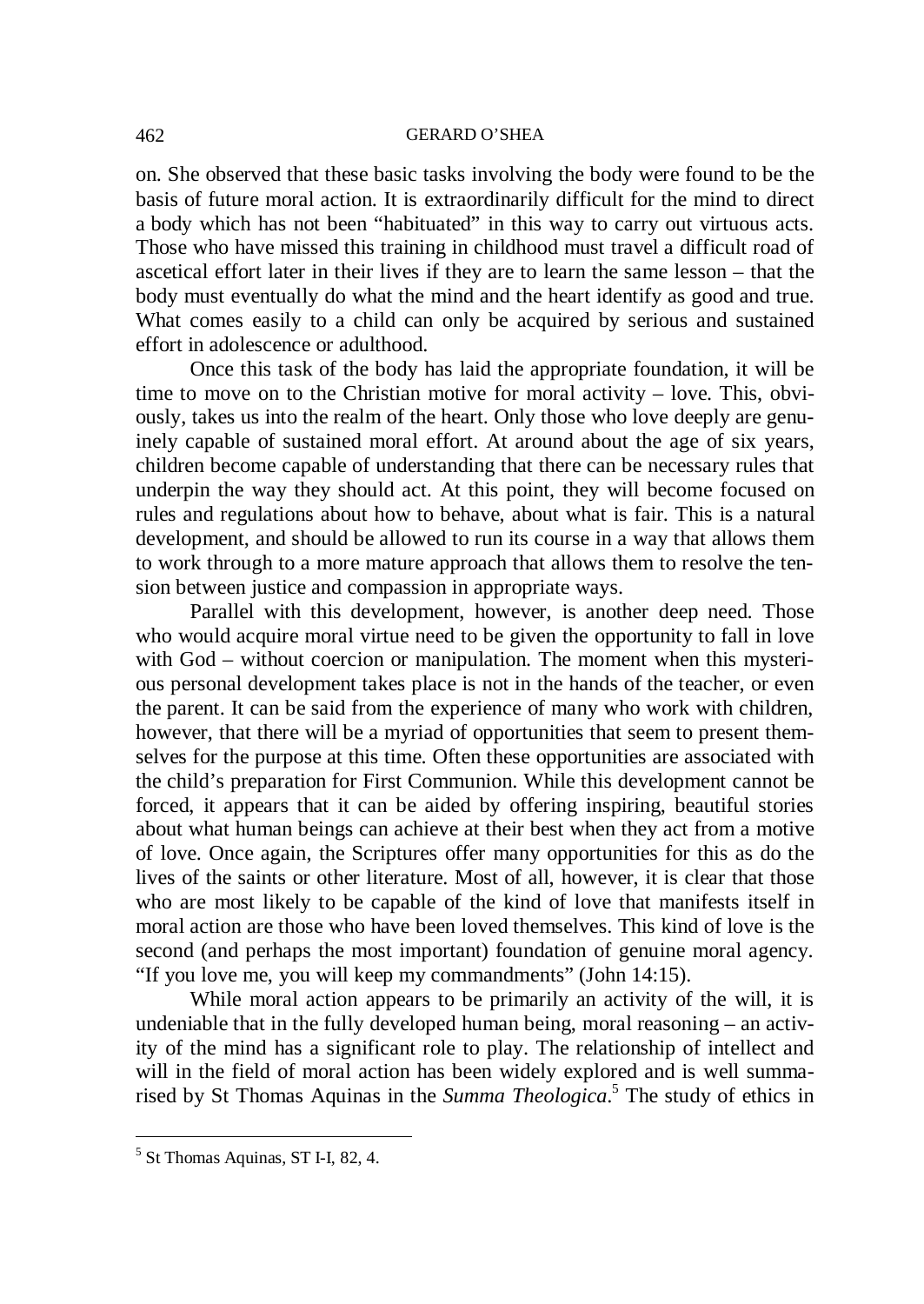secondary school is a valuable activity  $-$  if it is based on the proper foundation of authentic human moral development, starting with the body and moving to the heart before reaching the mind. If, however, it is detached from love or made impossible for individuals because of their inability to make their bodies do what their mind perceives to be right, then there is a problem to be worked through. The educational theorist, Jean Piaget and his disciple Lawrence Kohlberg located moral agency entirely within the intellect – *if you know the right thing, then you will do the right thing*. A vast body of evidence drawn from human experience disproves this baseless optimism. To build an intellectual superstructure on an inadequate foundation will never succeed. If, however, moral reasoning takes its proper place as the mental culmination of stages that necessarily precede it, then clearly if will be the crowning glory of moral agency and allow us to perceive more and more ways of entering into the life of the Trinity by the way we think and act.

# **The Nature of Faith**. *Supernatural Gift and Free Assent*

Although it is not directly connected with the Theology of the Body and Trinitarian Anthropology, one of the greatest challenges currently facing religious education is the widespread failure to recognise the double dimension of faith itself. G.K. Chesterton has insightfully described a key paradox in Christian thought and practice:

"Paganism declared that virtue was in a balance; Christianity declared it was in a conflict: the collision of two passions apparently opposite. Of course they were not really inconsistent; but they were such that it was hard to hold simultaneously."<sup>6</sup>

One manifestation of the conflict is the way in which faith must be held, since it necessarily involves two apparently contradictory dimensions held in dynamic tension. On the one hand, faith is an undeserved gift of  $God - a$  theological virtue conferred in the Sacrament of Baptism. On the other hand, it also involves a genuine human assent, freely given. The insights of Benedict XVI shed some light on this for us. Pope Benedict points out that the act of faith comes about in a different way from the act of knowing.

"[N]ot through the degree of evidence bringing the process of thought to its conclusion, but by an act of will, in connection with which the thought process remains open and still under way. Here, the degree of evidence does not turn the thought into assent; rather the will commands assent, even though the thought process is still under way."<sup>7</sup>

He recognised the difficulties in this approach, and acknowledged the accusations of philosophers such as Karl Jaspers and Martin Heidegger that faith,

 6 G. K. Chesterton, *Orthodoxy* (London: John Lane, 1908), p. 99. 7 Joseph Ratzinger, *Pilgrim Fellowship of Faith*, p. 23.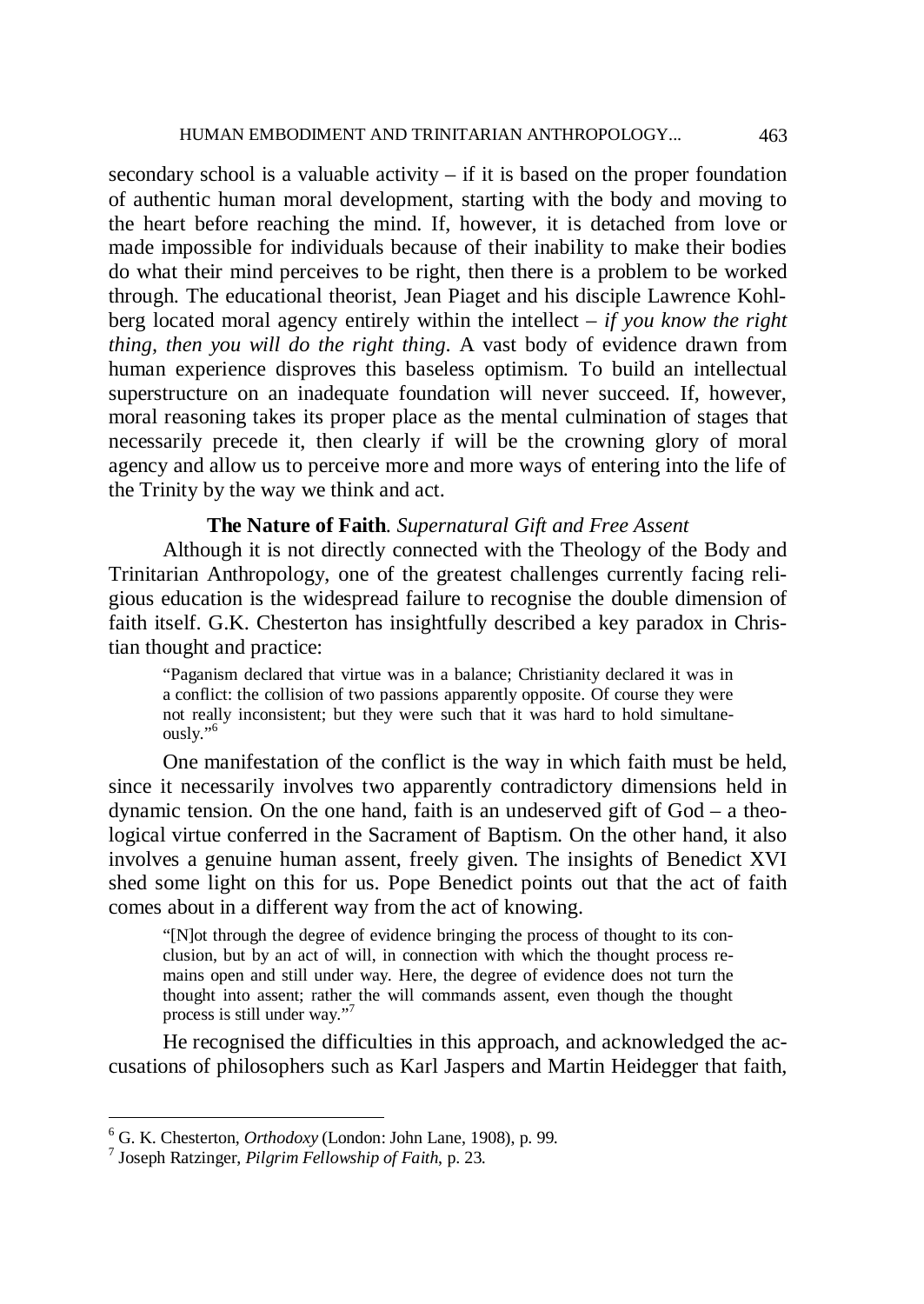by pre-supposing the answers, leaves no room for questions.<sup>8</sup> In answer, Benedict cites Pascal's observation: "The heart has its reasons that reason does not know". He noted that we are able to give the assent of faith not because of the depth of our own inquiries or the quality of our evidence, but:

"because the will – the heart – has been touched by God, affected by him. Through being touched in this way, the will knows that even what is not clear to the reason is true. Assent is produced by the will, not by the understanding's own direct insight: the particular kind of freedom of choice involved in the decision of faith rests on this… The will (the heart), therefore, lights the way for the understanding and draws it with it into assent."<sup>9</sup>

In other words, a religious education class must deal with a very different intellectual process than that involved in a science class. Blessed John Henry Newman brought a great deal of clarity to this interface between faith as a gift and faith as an intellectual process of assent to mysteries beyond human understanding in his classic work *An Essay in Aid of a Grammar of Assent*. Here, Newman described three mental acts associated with the holding of propositions of any kind – doubt, inference and assent. All three, he insisted were appropriate human behaviour.

"We do but fulfil our nature in doubting, inferring and assenting; and our duty is not to abstain from the exercise of any function of our nature, but to do what is in itself right rightly."<sup>10</sup>

Newman draws attention to the fact that, in the case of revealed religion, the holding of certain doctrinal propositions indicates the presence or absence of faith itself. To take up a position of doubt in relation to settled doctrine makes one a sceptic. To give such doctrines a merely conditional acceptance (inference) indicates the position of the philosopher. To offer assent (whether or not one understands it fully, as yet) is to be a believer. Baptised Catholics are believers, having received the gift of faith. To position them in such a way that they are encouraged to take some other stance (either doubt or inference) is to deliberately undermine their status.

Newman makes a further distinction between inquiry and investigation. He insists that inquiry is inconsistent with assent, since one who inquires is in doubt about where the truth lies. Hence, a believer cannot at the same time be an inquirer.

"Thus it is sometimes spoken of as a hardship that a Catholic is not allowed to inquire into the truth of his creed;  $-$  of course he cannot, if he would retain the name of believer. He cannot be both inside and outside of the Church at once. It is merely common sense to tell him that, if he is seeking, he has not found. If seek-

<u>.</u>

<sup>8</sup> Id., p. 20.

 $^9$  Id.

<sup>10</sup> John Henry Newman, *An Essay in Aid of a Grammar of Assent* (New York: Cambridge University Press, 2010), p. 5.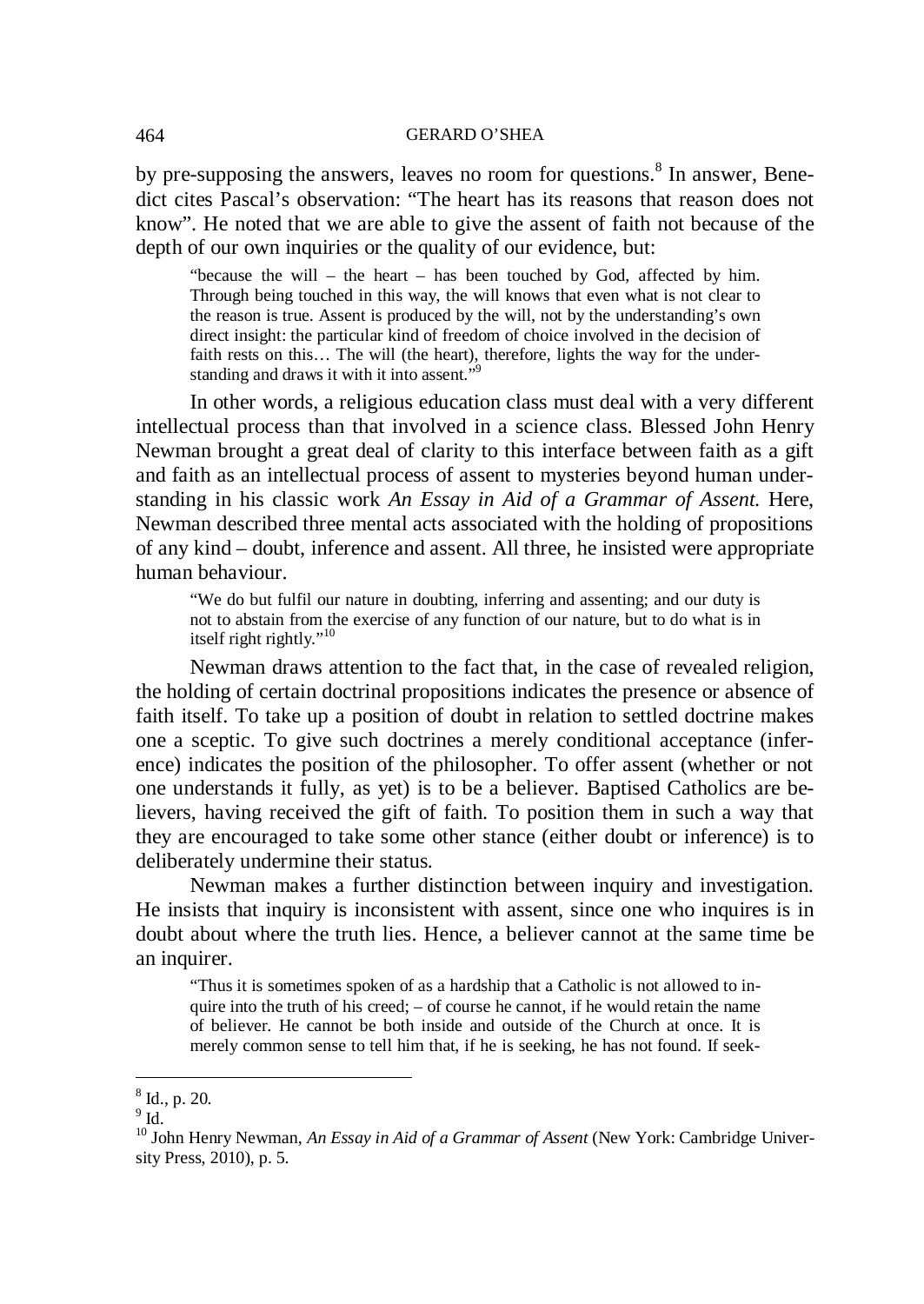ing includes doubting, and doubting excludes believing, then the Catholic who sets about inquiring thereby declares that he is not a Catholic. He has already lost faith."<sup>11</sup>

In closing the door to inquiry in matters of religious faith, Newman was certainly not advocating fideism or anti-intellectualism of any kind. He simply made the necessary distinction between the way in which believers and nonbelievers need to engage with the data of revelation and faith. He believed that educated Catholics have an obligation to try to understand what they believe and discern the reasons underpinning this belief. To use his own words:

"inquiry implies doubt and investigation does not imply it; and that those who assent to a doctrine or fact may without inconsistency investigate its credibility, though they cannot literally inquire about its truth… in the case of educated minds, investigations into the argumentative proof of the things to which they have given their assent is an obligation or rather a necessity."<sup>12</sup>

On the other hand, Newman saw the dangers involved in encouraging those who had been poorly instructed, or ill-equipped to assess subtle arguments to place themselves in danger through deliberate exposure to such approaches without proper preparation. Perhaps we could include in this group those who have not been properly prepared in the body (through the senses) or the heart (by means of a personal relationship with Christ founded in the Scriptures and the life of prayer).

"[Some] who, though they be weak in faith… put themselves in the way of losing it by unnecessarily listening to objections. Moreover, there are minds, undoubtedly, with whom at all times to question a truth is to make it questionable, and to investigate is equivalent to inquiring; and again, there may be beliefs so sacred or so delicate that, if I may use the metaphor, they will not wash without shrinking and losing colour."<sup>13</sup>

In the current circumstances obtaining in religious education classrooms – particularly in secondary schools – these truths constitute a challenge. Much of the school system encourages a method of inquiry that can best be described as systematic scepticism. If such an approach finds its way into a religious education class, it will effectively undermine and denigrate the dimension of faith as a gift, and attempt to evaluate it using inappropriate criteria. Perhaps it is time to subject this kind of critical thinking to a process of critical evaluation to determine whether it is effectively performing a useful role in religious education!

 $\overline{a}$ 

 $11$  Id., p. 184.

 $12$  Id., p. 185.

<sup>&</sup>lt;sup>13</sup> Id., pp. 184-185.